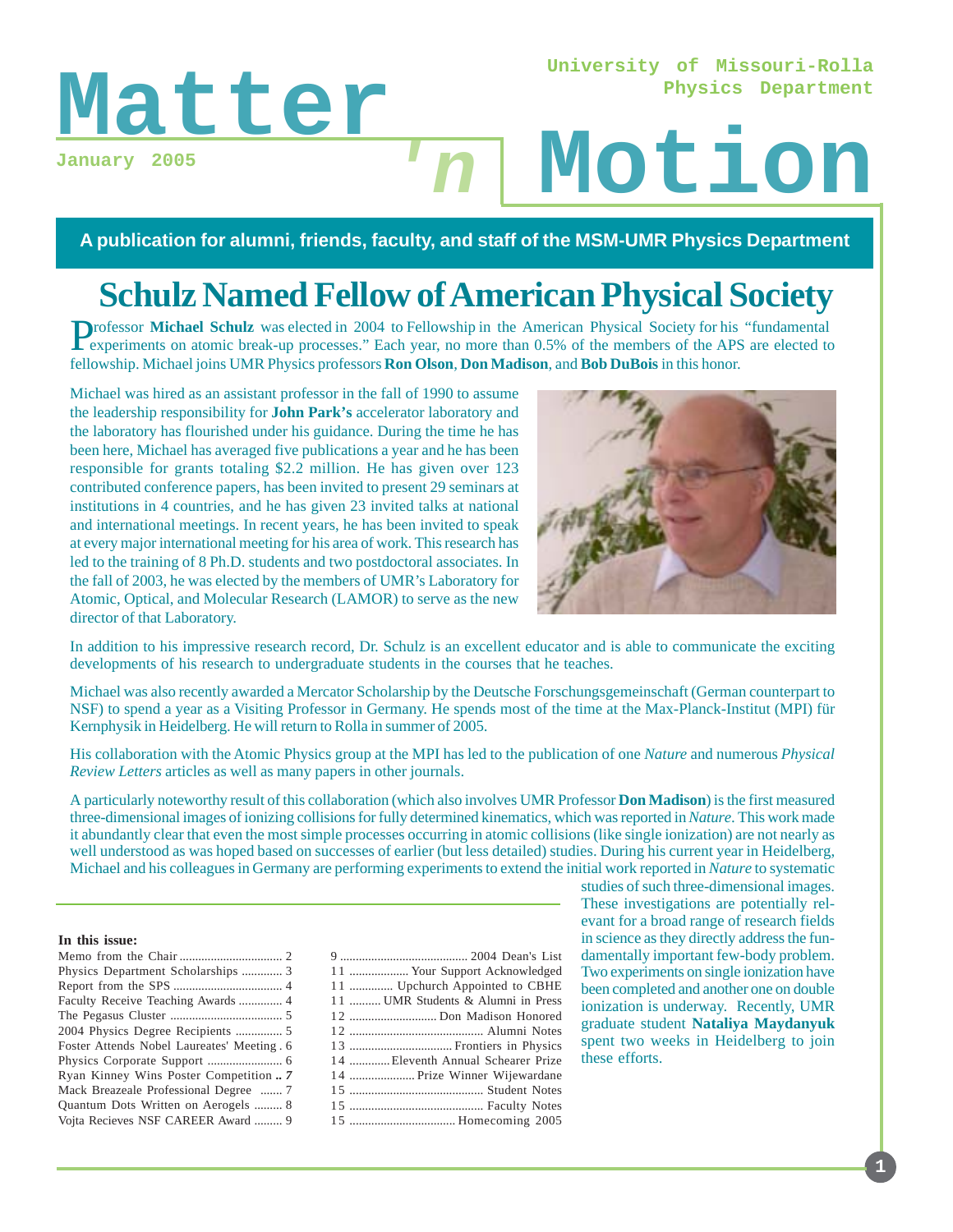# **Memo from the Chair**

In addition to the many activities that we all go through at the end of the year, as chair of the UMR physics department I get to record my reflections on the past year, in this "Comments from the Chair" section of the dep n addition to the many activities that we all go through at the end of the year, as chair of the UMR physics department I get to record my reflections on the past year, annual newsletter. It's a great opportunity, and one of the aspects of the job that I really look forward to. This year, however, my authority to pen this column is more suspect than usual, since I was on research leave for the first eight months of the year, and participated in the department's activities during that time only through the electronic medium of e-mail. In my absence, Curators' Professor **Don Madison** took over as interim chair, and by all accounts did a bang-up job, guiding the department through the ongoing challenges and opportunities it faces. So it is a pleasure to thank Don for the great job that he did while I was off in France, New Mexico, and Brazil, performing research on organic electronic materials, microscopic chaos in classical models of polaron dynamics, and transport in complex systems. I did ask Don if wanted to write half of this column with me, but he declined with a big grin on his face.

I will note two events that occurred during Don's chairmanship, that are among the many that I was sorry to have missed while I was away on research leave. The first event was the official retirement party held in February for long-time UMR Physics laboratory supervisor **Ted Deskin** (see the photo of Ted and Interim Chair Don Madison below). An employee of the campus since 1965, Ted has been an enormous help and resource to generations of physics students and faculty during the nearly forty years he has worked here. I am sure many alumni of the department remember him--he certainly seems to remember everyone who ever passed through the department, and has stories about most of them. Ted continues to work as a part-time employee for the department until we can figure out a way to replace him in September. The department wishes him, and his wife Mary Ann, a very happy, and well-deserved retirement.



*Ted Deskin and Don Madison*

The second event that I regret having missed while on leave was the Spring Commencement, at which the department awarded a Professional Degree in Physics to UMR alum **Mack Breazeale** (MS *'*54). Mack is currently a distinguished Professor of Physics at the National Center for Physical Acoustics, at the University of Mississippi.



He is a great example of the quality of the students that UMR has produced in the past, and continues to produce today (see the article and more details about Mack's career on p. 7).

Indeed, it seems obvious that the reputation of an academic department rests on the quality of the students that it produces, which in turn rests on the quality of the faculty who teach and supervise them. The hiring of new faculty of exceptional quality is therefore one of the most important undertakings that the department collectively engages in, and at the moment we are engaged in a search for a new faculty member in the area of condensed matter physics. A faculty search is a time-consuming, but rewarding activity, since it means screening over a hundred applications in order to bring in a select group of young, energetic scientists working at the forefront of their field. It is important to get it right, since the choices one makes in such a search can affect the future of the department for a long time. It is reassuring, therefore, to find that the sometimesgrueling search process we go through has led to our having made some pretty good hires in the recent past.

It is extremely gratifying, for example, to have members of the Physics faculty, hired as Assistant Professors as recently as 1990, elected as Fellows of the American Physical Society, as Professor **Michael** Schulz was elected this past year (see the article on p.1 of this issue). The department offers its heartfelt congratulations to Michael on this well-deserved recognition of his research achievements. It is also reassuring when even more recent hires, such as Assistant Professor **Thomas Vojta**, show clear signs of following a similar path in their own careers. The department was extremely pleased this past year when Thomas was awarded an NSF CAREER grant, the most prestigious research grant awarded to young science faculty. You can read more about Thomas's award, as well as his development of the Pegasus computer cluster in other articles in this issue of Matter 'n Motion.

So, although I was not here for some of it, it has been another great year for the department, as we continue to try and become the best Physics department we can, to recruit and produce the highest quality undergraduate physics majors in the state and the country, and to expand the research opportunities for our graduate and undergraduate students through increases in nationally funded scientific research. We continue to make progress on all of these goals, and I am sure that with the continued support of great alumni, and the hard work of the UMR physics faculty and staff, we will continue to do so in the coming year as well. – *Paul Parris*.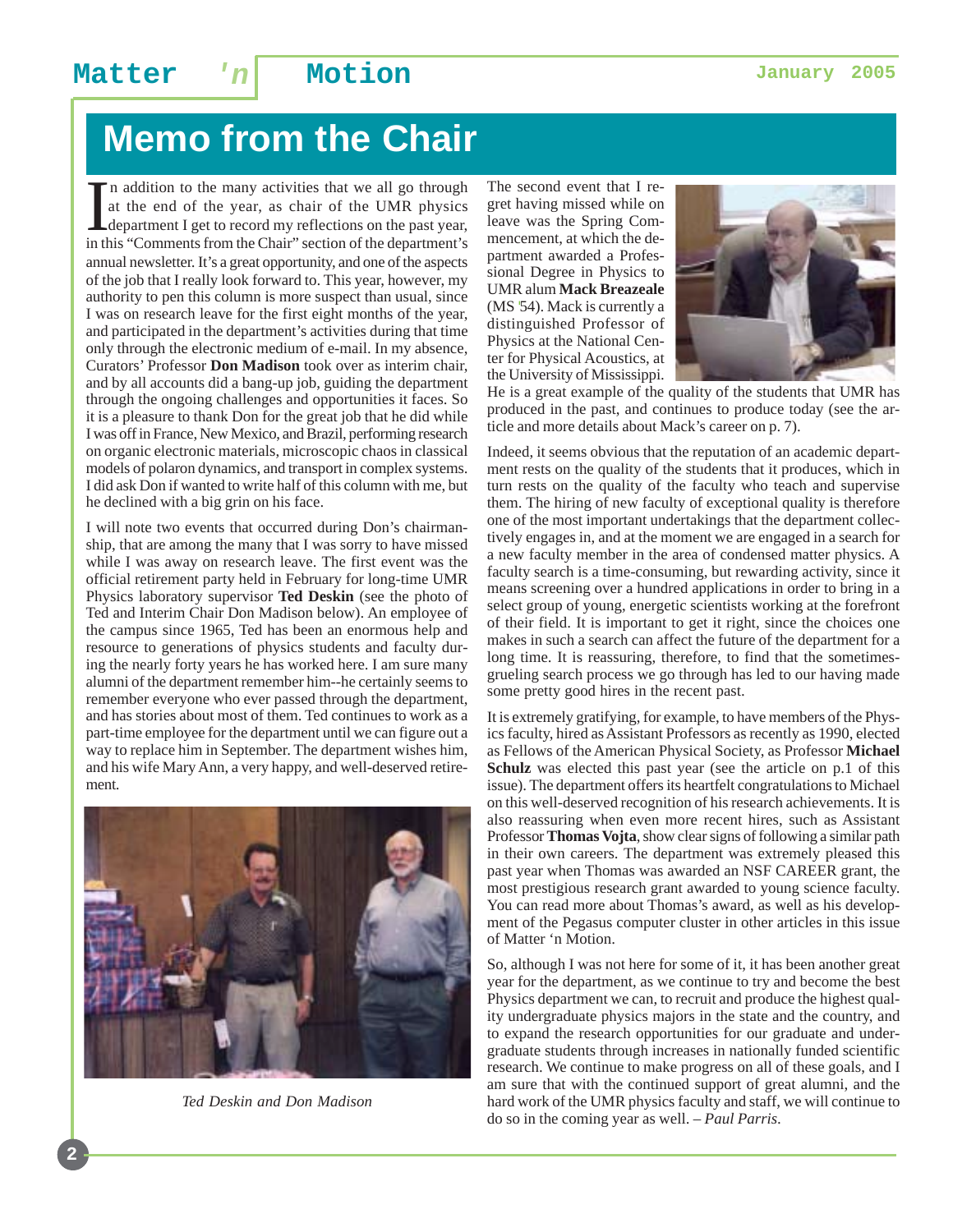## **Physics Department Awards 2004-2005 Scholarships and Fellowships**

The following scholarships have been endowed through the generous gifts of the friends of the UMR Physics Department.<br>Please contact the Physics Department if you would like to add to the endowment fund of these scholarshi to establish a new one.

Recipients of the *Harold Q Fuller Scholarship-Loan* were **Samuel Woods** of Smithville, Missouri, **Clayton Weidinger** of Vienna, Missouri, and **Joshua Carey** of Fredricktown, Missouri. The \$1,300 scholarship-loan was endowed by the late Dr. **Harold Q Fuller**, chair of the physics department from 1948 to 1970 and former Dean of the College of Arts and Sciences, to recognize outstanding achievements among juniors and seniors in physics. One quarter of the scholarship is an interest-free loan that students begin to repay when they start their first jobs. "I am thankful for the support provided by those who ensure that the knowledge they prize is extended to the next generation of scientists," said Weidinger.

The recipient of the *Burke H. Miller Memorial Scholarship* was **Charles Williams** of St. Louis, Missouri. This \$1000 endowed scholarship was established by the Miller family to commemorate the academic achievements of their son, Burke, who graduated with a bachelor's degree in physics in 1969 and later died during the Vietnam War. The award is for promising and dedicated students in physics.

**Matthew Krems**, of St. Louis, Missouri, was awarded the \$1000 *Ed and Mary Sue Sickafus Endowed Scholarship/Fellowship*, established by **Ed** (BS '55, MS '56) and **Mary Sue Sickafus** in conjunction with the Ford Motor Company and awarded to physics students on the basis of their performance at UMR. "This scholarship has allowed me to focus on what really matters, my future in physics," said Krems.

The *Richard W. Hannum Endowed Development Fund* was established through a bequest by **Richard Hannum** (PhD '66). The fund is currently used to provide scholarships for outstanding students in Physics. **Sara Whitbeck** received the \$600 Hannum Scholarship for 2004-2005.

**Ryan Kinney** of Gladstone, Missouri, and **Joshua Carey** of Fredricktown, MO received the *Leon E. Woodman Memorial Scholarship*. This scholarship was established by the Woodman family in honor of Dr. **L. E. Woodman**, Chair of the Physics Department from 1919 to 1948. It is offered to students in physics who are of good moral character, maintain a satisfactory grade point average, and are in financial need.

In addition to endowed scholarships, which are usually awarded to juniors and seniors, the department awards special *Physics Department Scholarships*, funded from the annual phonathon, to students who earn a grade point average of 3.5 or higher. This past year, department scholarships ranging from \$500 to \$1000 were awarded to **Benjamin Bethge**, of Webster Groves, Missouri, **Kevin Roberts**, of Fair Grove, Missouri, **Zachary Stegen** of St. Charles, Missouri, **Zechariah Thrailkill**, of St. Charles, Missouri, **Garrett Diemler**, of Jefferson City, Missouri, **Kevin Johnson** of West Plains, Missouri, **Christopher Owen**, of St. Louis, Missouri, **Taige Hou**, of Webb City, Missouri, **Andrew Walters**, of Omaha, Nebraska, **Kpompoli Sesay** of St. Louis, Missouri, **Scott Zigrye**, of Prospect, Kentucky, and **Sara Yeganeh** of St. Louis, Missouri. Finally, *Robert T. Hufft Freshman Scholarships* ranging from \$500 to \$1000 were awarded to **Christopher Van de Riet,** of Eureka, Missouri, **Bradley Towery**, of St. Charles, Missouri, **Lane Martin**, of Rogersville, Missouri, **Samantha Matthews**, of Cape Girardeau, Missouri, and **Ryan Hupe**, of Troy, Missouri. "The scholarship that I received has allowed me to attend UMR," said Hupe. "For this opportunity I am eternally grateful."

#### **Endowments: Gifts that Keep on Giving**

Through the generosity of friends and alumni, the Department<br>of Physics has been very successful in raising annual support for<br>relationships and the property and the property of the sum scholarships, student travel funds, and program enrichment. As you make your annual commitment to the department, however, you might want to consider starting an endowment in your name or in the name of a loved one, so that your gift will still be making a difference when your great-grandchildren enroll at UMR. An endowment to the university will bear the name that you designate *in perpetuity.*

Consider the impact of leaving an endowed scholarship or lecture series in your name. With an initial gift of \$10,000 (which may be started with \$2,000 and a pledge of \$2,000 annually over the next five years) you can start a fund from which generations of students will benefit. The fund will generate approximately \$500 per year initially,

and will continue to grow as the principal increases each year. The UMR physics department has several donors that have been adding to their endowment for several years, including endowments recently established by **Ed** and **Mary Sue Sickafus**, and by the estate of **Richard Hannum**.

 Endowments may be established with cash or readily marketable securities. Regardless of the amount of the endowment you wish to establish or the methods used to establish it, your investment will have a significant and long-term impact on the Physics Department and on the University of Missouri-Rolla. Please call **Joanne Zap** at 1-800-392-4112 or e-mail her at jzap@umr.edu if you have any questions or wish to discuss options available to you for giving to the department.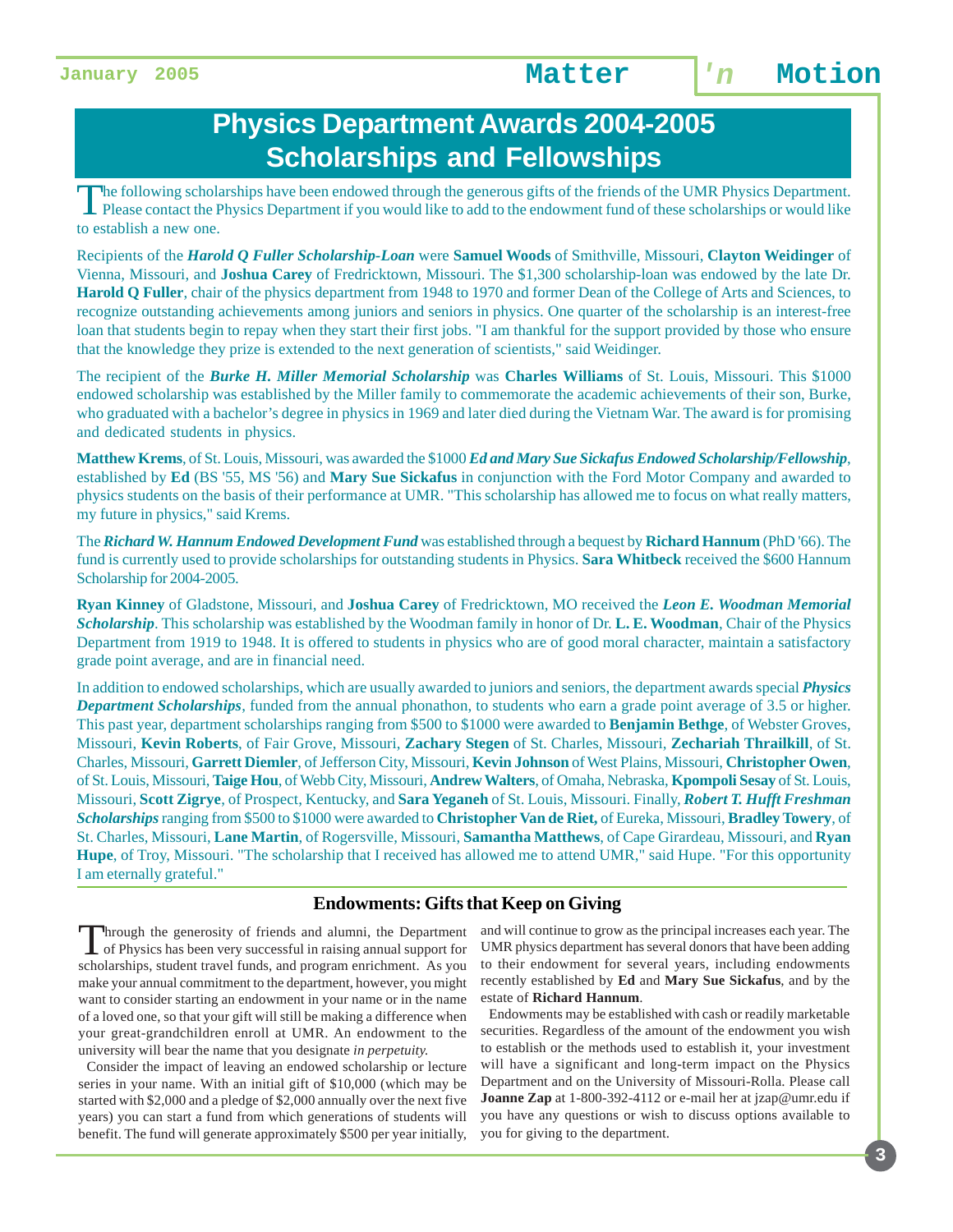# **Report from the SPS**

#### **From Andrew Walters, President of SPS**

I t's hard to believe that another year has come and<br>gone here at Rolla, another batch of graduates<br>has bid farewall to Rolla and a new group of freshmen<br>have settled in. The Society of Physics Students continues t's hard to believe that another year has come and gone here at Rolla, another batch of graduates has bid farewall to Rolla and a new group of freshmen to grow with the addition of our two newest members **Lauren Rich** and **Samantha Matthews** are eager to get involved and are great additions to our membership.

This year we saw three of our members **Kevin Johnson**, **Ryan Kinney**, and **Matt Krems** inducted into Sigma Pi Sigma, the Physics Honor Society, for their outstanding scholastic achievements.



This fall we had the opportunity to return to Argonne National Labs and see some of our own present what they have been doing in the field of physics at the undergraduate research symposium outside of Chicago. Argonne was a great opportunity to meet physics, chemical and engineering majors from around the country and find out what's going on in the dynamic world of undergraduate research. But the real fun comes on the last night in Chicago when we all board a train and go into the city to experience the nightlife, see the sites and visit Navy Pier. Every year Argonne proves to be a great balance of education and fun that never disappoints.

This fall we also had our traditional picnic where the students still fondly remember their victory over Dr.**Greg Story** in the biannual "students versus Dr. Story" volleyball game, knowing full well that we'll probably never be able to pull it off again (unless we can delay it until he has to leave again).

This semester our officers are working together to make this an exciting semester for SPS, from getting Dr. **Paul Worsey** "The Rock Mechanics Dude" back so we can watch him detonate more explosives in the physics building to having a presenter come to talk on the subject of Medical Physics.

I would like to thank all the officers for their hard work this semester and the ex-officers for helping us out whenever we got stuck. Everyone has been a big help this semester and I'm looking forward to a great semester.

## **UMR Physics Faculty Receive Teaching Awards**

This past year, three physics faculty members were honored with teaching awards. **Allan Pringle** and **Greg Story**, received the UMR *Outstanding Teaching Award*, which honors the top 10 percent of teachers campus-wide. In addition, **Ron Bieniek** and Allan Pringle received the College of Arts and Sciences *Excellence in Teaching Awards* for their outstanding effectiveness in large-enrollment courses. According to Dean **Paula Lutz**, "The award is designed to honor a group of faculty who make a special contribution to student retention." *SPS Students at Argonne*

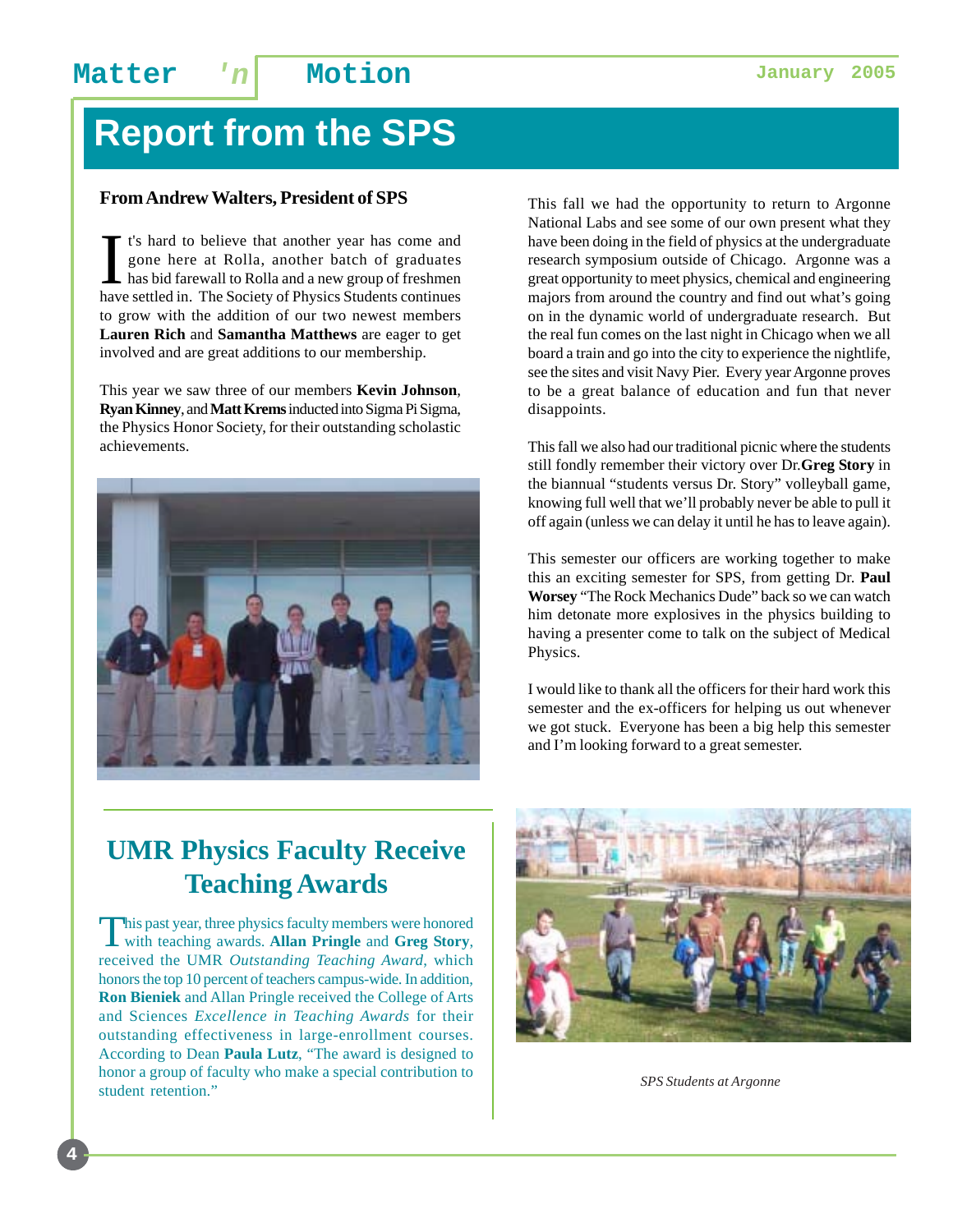### **The Pegasus Cluster**

Computational Physics Takes off at UMR

ince June 2004 the Physics department has been home to a 64-node high-performance parallel computer cluster named after the winged horse of Greek mythology. The Pegasus cluster was designed and built by faculty member **Thomas Vojta** together with students **Rastko Sknepnek**, **Mark Dickison**, **John Chaloupek**, and **Bernard Fendler** and staff members **Brian Swift**, **Russ Summers**, and **Ted Deskin**.

Pegasus is designed to follow the so-called Beowulf concept. It consists of 64 regular Pentium 4 personal computers (the nodes) and 2 servers. All machines are connected via a high-speed private network. They run the free Linux operating system and software packages to support distributed parallel computing. These packages allow the cluster nodes to work together as a single machine. The result is supercomputer power for a fraction of the price of a traditional supercomputer.

Pegasus cluster is used by Vojta's research group for their studies of magnetism, superconductivity and quantum phase transitions (see article and cluster layout diagram, page 9). These complex problems require high computational power. Even using the full cluster, some programs run for several weeks to complete a calculation.



For more information see: http://web.umr.edu/~vojtat/pegasus/ home.htm.



**Congratulations to UMR's 2004 Physics Degree Recipients!**

#### **May 2004**

*Bachelor of Science* Timothy Ivancic Cameron Johnson Rebecca Merrill John Zirbel

*Master of Science*

Bernard Fendler

*Doctor of Philosophy* Abdalla Obeidat

Rastko Sknepnek

*Professional Degree*

Mack Breazeale

#### **August 2004**

*Master of Science* Alexandre Frohlich

#### **December 2004**

*Master of Science* Matthew Foster

*Doctor of Philosophy* Jared Hund

### **Leaving a Legacy Through Your Will**

A planned gift makes a perpetual statement about your dedication to MSM-UMR. While many may not be able to establish an endowment today, they find that they are able to leave a significant legacy to the university through a planned gift, such as a bequest, life income gift, or life insurance. By making a planned gift, you show your loyalty to an institution that has played a significant role in shaping your future. For more information about giving a planned gift, contact **Lynn Bennett** at 573-341- 4508 or e-mail her at lbennett@umr.edu.

#### **5**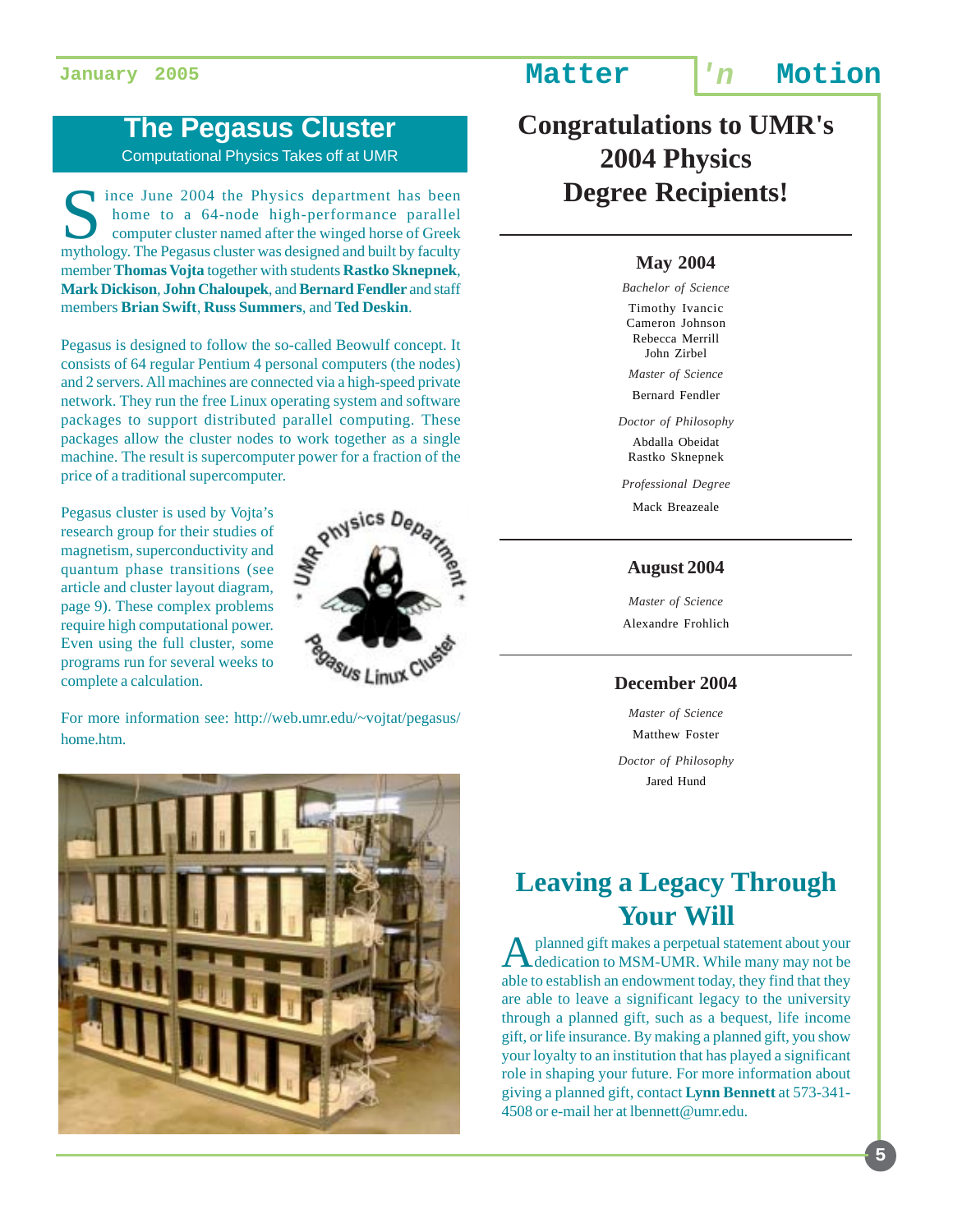## **Matt Foster Selected to Attend Nobel Laureate's Meeting**

**M** att Foster, of Paragould, Arkansas was<br>one of nearly 60 physics Ph.D. students<br>conference of winners of the Nobel Prize in physics Since one of nearly 60 physics Ph.D. students across the country chosen to attend a week-long conference of winners of the Nobel Prize in physics. Since 1951, Nobel Laureates in chemistry, physics and physiology/ medicine have convened annually in Lindau, Germany, to hold open and informal meetings with students and young researchers. The 54<sup>th</sup> such meeting, which Foster attended, was held June 27 – July 2, 2004 with a focus on physics.

All US universities are asked to nominate one student to attend the meeting and the invited students are selected from these nominations. This program is funded by the U.S. Department of Energy's Office of Science, the National Science Foundation Directorate for Mathematical and Physical Sciences, and Oak Ridge Associated Universities. It is open to graduate students in their second or third year of work toward a Ph.D. These students' advisors must be involved in research funded either by the DOE or NSF to be considered and each university has an internal competition to determine their nomination. The Nobel meeting allowed Matt to discuss physics one-on-one with the greatest minds in the world. Foster says that "It was truly the most wonderful experience of my life, to listen to such great men discuss physics with such passion." More information about the 54th meeting of Nobel Laureates is available online at http:// www.orau.gov/lindau2004/ .

After attending the Nobel Laureates meeting in Lindau, Matt visited the Max-Planck-Institute in Heidelberg, Germany. Much of his research work has been in collaboration with

the experimental group in Heidelberg. This was the first time that Matt had the opportunity to visit Heidelberg and see the lab there.

Foster works with his advisor, **Don Madison** and his co-advisor, **Jerry Peacher**. His research is directed at trying to understand how fundamental particles interact with each other. This problem is called the few-body problem and its solution has eluded scientists for several decades. "It's basically an elaborate game of billiard balls on an atomic scale," Foster explains. To study this problem, experimentalists shoot a particle at an atom and watch to see what happens. As a theorist, Foster develops mathematical models of the collisions and then calculates the prediction of the model to see if it agrees with the experimental measurements.

So far, Matt's calculations have led to a much better understanding of the collision between heavy highly charged ions and helium. He has been a co-author on 5 refereed research papers, 3 chapters in books and 16 papers presented at national and international meetings. Matt was also a finalist and  $3<sup>rd</sup>$  place finisher in the 10<sup>th</sup> Annual Schearer prize competition for outstanding graduate physics research in only his second year as a graduate student. The Schearer competition is normally dominated by students nearing completion of their degrees. Foster also competed and won  $1<sup>st</sup>$  place in the first annual UMR Sigma Xi Winter 2003 Graduation Jubilee Scientific & Engineering Research Poster Competition. In the fall of 2004, Matt was selected as a finalist in the GEC Student Award for Excellence Competition held at the  $57<sup>th</sup>$  Annual Gaseous Electronics Conference which took place in Bunratty, Ireland.

### **Physics Department Acknowledges Corporate Support**

The Physics Department gratefully acknowledges the support of the following corporations:

> 3M Foundation Ameren Charitable Trust Boeing/McDonnell Douglas Foundation Conoco Phillips EOG Resources, Inc. Ford Motor Company General Electric Honeywell Foundation Shell Oil Company Foundation



Storagetek Foundation *Matt Foster and Nicolaas Bloembergen (1981 Physics Nobel Laureate)*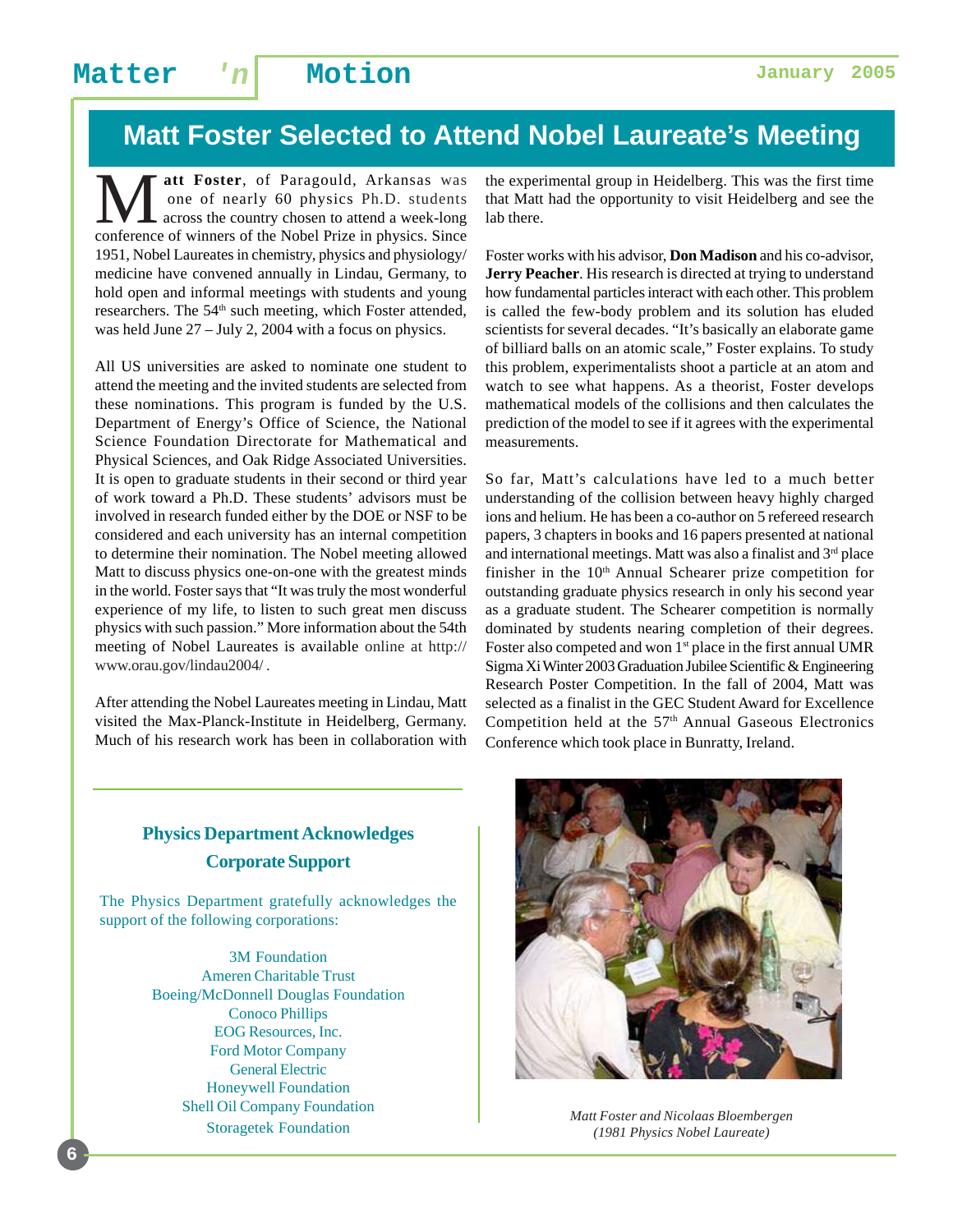## **Ryan Kinney Wins Sigma Xi Poster Competition**

**Physics undergraduate student Ryan Kinney** was awarded<br>first place in the campus-wide Sigma Xi<br>Physical Constant Sigma 2004 Graduation Jubilee This marks the second consecutive year that a first place in the campus-wide Sigma Xi Engineering and Scientific Poster Competition, held during the Winter 2004 Graduation Jubilee. This marks the second consecutive year that a physics student won the competition. Also participating in the competition were physics students **Clayton Weidinger**, **Sam Woods**, **Matt Krems**, and **Micah Burgdorf**.

As a freshman in 2002, Ryan entered the research environment by working under **Michael Schulz**, studying the many-body problem. Continuing his quest to gain experience, Ryan spent the summer of 2004 at Pennsylvania State University under **Dr. Réka Albert**, studying cascading failures of the North American power grid. This research generated the poster used in the competition, as well as presentations for a physics department colloquium, the upcoming March American Physical Society meeting,



and a letter in the *Physical Review E*. While at Penn State, Ryan was supported by the National Science Foundation Research Experience for Undergraduates (NSF REU) program. This program allows undergraduates to enhance their education experience by funding research they perform at universities across the nation. According to Ryan, "My REU experience was amazing because it combined rigorous research with new personal experiences. I believe that an REU is vital for any undergraduate who is thinking about graduate school because it tests their ability and desire." Ryan is currently working with UMR Assistant Professor **Thomas Vojta** studying phase transitions and plans on spending the summer at the California Institute of Technology on another REU.

## **Breazeale Receives Professional Degree at Spring Commencement**

Dr. Mack A. Breazeale of Oxford, Miss., was honored with a UMR Professional Degree at the spring 2004 commencement ceremonies. Mack received his bachelor's degree in physics from Berea College in Kentucky in 1953, his master's degree in physics from the University of Missouri-Rolla in 1954, and then his Ph.D. in 1957 from Michigan State University.

Mack began his academic career in 1954 as an assistant professor of research at Michigan State University. He then became an associate professor of physics at the University of Tennessee, and in 1967, he became a full professor at the University of Tennessee. He is currently a Distinguished Research Professor of Physics at the National Center for Physical Acoustics, University of Mississippi.

Breazeale has served as a consultant to Oak Ridge National Laboratory, the Naval Research Laboratory, Leeds and Northrup Corp., McDonnell-Douglas Corp., Applications Research Corp., and Alcon Corp. Professionally, Breazeale is a fellow of the Acoustical Society of America, the Institute of Acoustics (Great Britain), and the Institute of Electrical and Electronics Engineers. He is a member of the American Physical Society, Phi Kappa Phi, Sigma Pi Sigma, Sigma Xi, and the American Association of University Professors. Among other awards, Breazeale received the Silver Medal in Physical Acoustics in 1988 from the Acoustical Society of America in Honolulu, Hawaii.



## **To Contact UMR Physics**

If you would like to contact us for any reason, you can reach us by phone at **(573) 341-4781** and by e-mail at **physics@umr.edu**. You might also be interested in checking out our web page, *http://www.umr.edu/~physics*.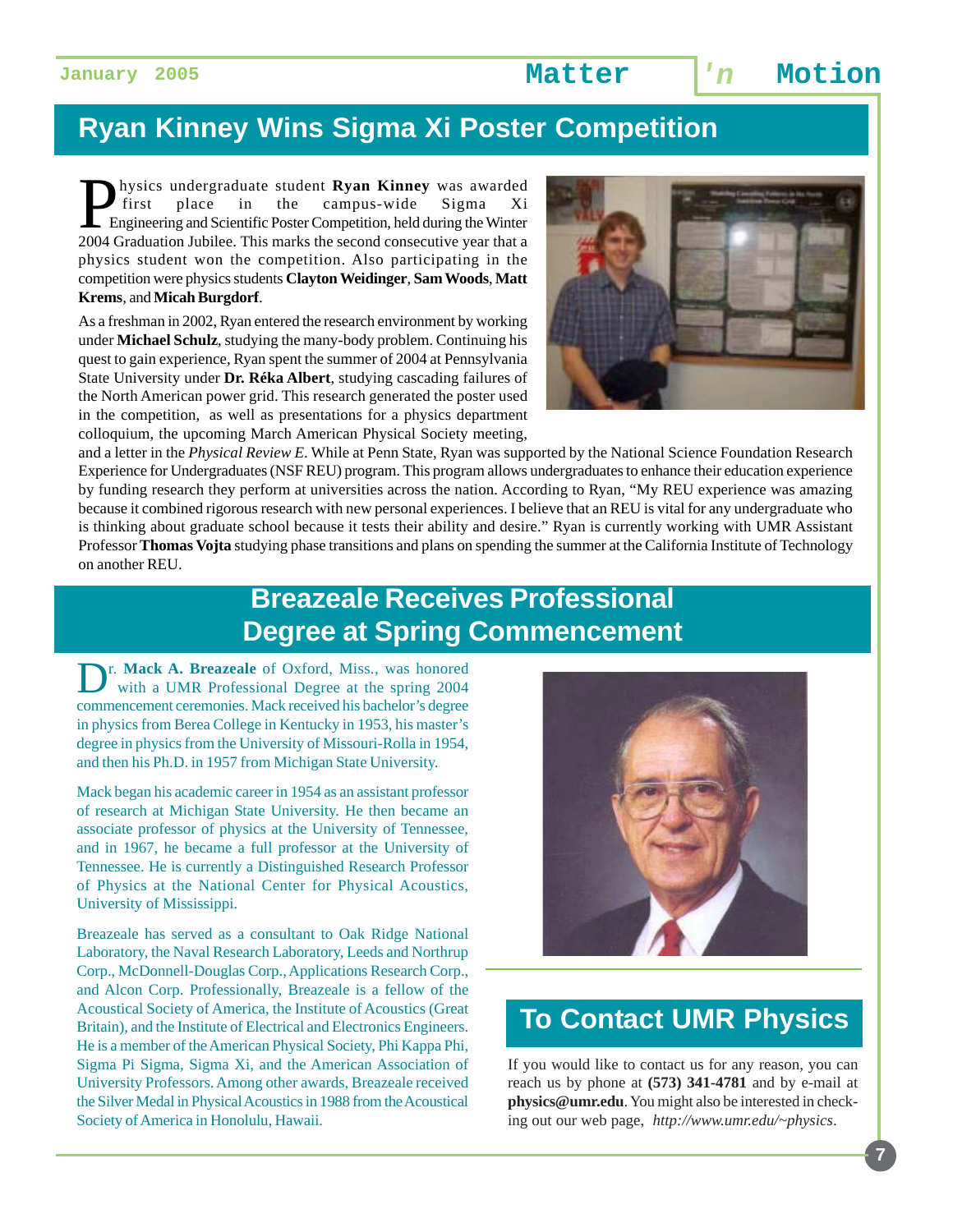## **Nano-Scale Laser Writing Method May Help Scientists "Connect" the Quantum Dots**

I magine if your office laser printer could print<br>text the size of atoms, then embed that ink into a writing text the size of atoms, then embed that ink into a writing surface as light as air. That, in a sense, is what researchers at the University of Missouri-Rolla have done with a new "laser writing" technique they have developed. But with this process, the "ink" is a semiconductor that could write a new chapter in the field of micro-computing.

Basing their work on photolithography, a technique commonly used by microchip makers to print circuitry on silicon wafers, the UMR researchers zapped isolated spots of a silica gel with a laser. In the process, they discovered that they could create tiny semiconducting materials known as quantum dots, which could lead to new advances in electronics, computing and materials science.

The UMR researchers, led by **Max Bertino**, an assistant professor of physics, reported on their method in the Dec. 20 issue of the American Institute of Physics journal *Applied Physics Letters*. According to Bertino, this is the first time researchers have created quantum dots via photolithography.

The technique involves embedding tiny particles of semiconducting materials -- the "ink" in this printing process -- into the writing surface. Bertino and his team used cadmium sulfide as the semiconductor. Semiconductors are materials that have properties between metals, which can conduct electricity, and insulators, and are widely used in the electronics industry.

The "paper" in this case was a silica gel which, after further treatment, was turned into an aerogel, one of the lightest known materials. When isolated portions of the gel were zapped by an infrared laser, the result was the creation of particles so small they must be measured in "nanometers," or billionths of a meter.

"These particles are so small that the electrons are in the quantum confinement regime," says Bertino. That means the substances are "quantum dots" -- specks that are only a few nanometers in size, says Bertino.

These nanoscale structures are of interest to the scientific community because they hold tiny puddles of electrons, which possess unusual optical properties. The cadmium sulfide dots Bertino and his team developed have interesting properties.

"Our cadmium sulfide quantum dots not only absorb light but they also emit light," he says. "By tuning the size of the particle, you can change the emission range."

While interesting from a theoretical and scientific viewpoint, such properties could also be of interest to scientists who hope to develop quantum computers, quantum-dot lasers or molecular-scale integrated circuits, Bertino says.

The UMR team originally set out to improve upon existing photolithographic methods, Bertino explains. More conventional photolithography, which involves a combination of chemical deposition and etching to apply materials to a surface, has been used with a few, mostly expensive, materials, such as silver and gold, Bertino says. But he and his colleagues wanted to find a way to use a broader palette of nanoscale semiconducting materials.

The researchers mixed cadmium nitrate and thiourea in a silica gel, which would later form the aerogel. The materials, mixed at room temperature, form the semiconductor cadmium sulfide.

After cooling the mixture to halt the chemical reaction, Bertino and his team placed the silica gel in front of the infrared laser. By honing the laser's beam to a few microns, they heated tiny, isolated sections of the silica gel. The chemical reaction caused by the heat formed the semiconductor particles only in the heated regions.

The researchers plan to conduct similar experiments using ultraviolet laser beams and other materials, including a honey-

hydrogel lens

*CdS Spots Photolithographed in two Aerogel Monoliths*

comb structure that can be made with holes as small as two nanometers in diameter. "Using an ultraviolet laser would allow us to work on materials that are sensitive to heat, such as polymers," Bertino says.

The researchers have also applied for a patent for their process, he adds.

Working with Bertino on this research are **Greg Story**, associate professor of physics at UMR; **Chariklia Sotiriou-Leventis**, associate professor of chemistry at UMR; **Akira Tokuhiro**, assistant professor of nuclear engineering at UMR; **Raghuveer Gadipalli**, a UMR graduate student in physics; **Chuck Williams** of St. Louis, a senior in physics; **G. Zhang**, who recently received his Ph.D. in chemistry from UMR; **Suchismita Guha**, a professor of physics at the University of Missouri-Columbia; and UMR assistant professor of Chemistry **Nicholas Leventis** who also works at NASA's Glenn Research Center in Cleveland.







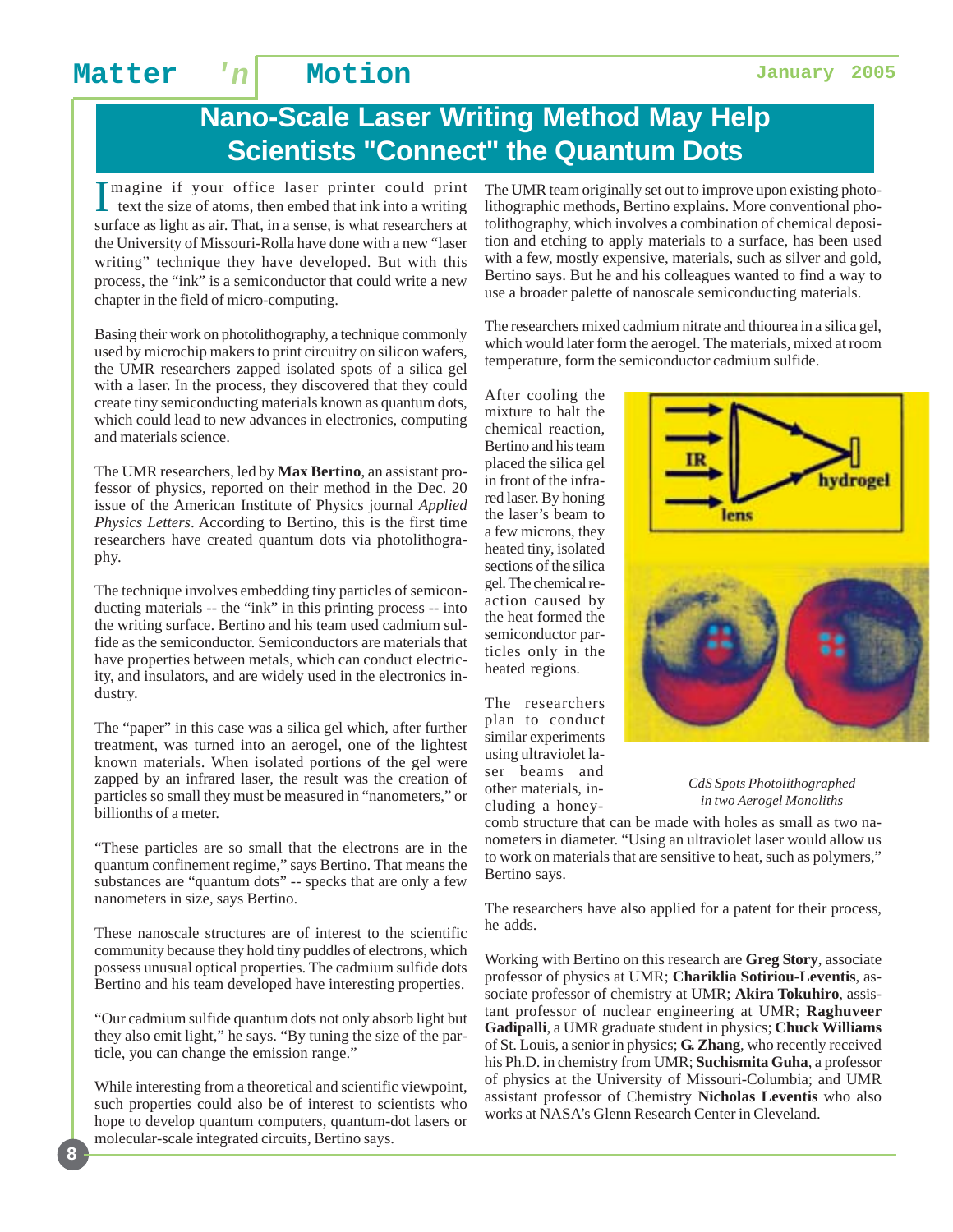## **NSF Awards CAREER Grant to UMR's Thomas Vojta**

UMR physics faculty member **Thomas Vojta** has been awarded a CAREER grant from the National Science Foundation for his research into superconductivity and magnetism at low temperatures. Vojta will receive \$400,000 from NSF over a five-year period to study "Quantum Phase Transitions in Electronic Systems."

The CAREER award is the NSF's most prestigious award for new faculty members. The CAREER program recognizes and supports the early career development of teacher-scholars who are most likely to become the academic leaders of the 21st century. Recipients of the CAREER award are selected on the basis of creative career development plans that effectively integrate research and education.

Together with graduate student **Mark Dickison** and several undergraduate students, Vojta investigates a new type of phase transition which has become a central paradigm in modern solid state and statistical physics. These new transitions, which are dominated by quantum mechanics and thus called quantum phase transitions, occur at extremely low temperatures when a parameter like pressure, magnetic field or chemical composition is changed. Important applications of this research are quantum magnetism and superconductivity, the ability to transport electricity without any loss.

Vojta tries to understand how quantum phase transitions can induce or enhance superconductivity in certain materials, a question of great technological potential.

To explore these questions, Vojta's group performs not only traditional pencil-and-paper calculations but also massive computer simulations. Part of the NSF grant funds have been used to build a state-of-the-art 64-node parallel computer cluster, called the Pegasus cluster (for more see the article on page 5). Since July 2004, it has been running round the clock performing Monte-Carlo and other calculations for the project.

 A very important part of the CAREER program is the teaching plan and its integration with the research program. Vojta is developing a series of computational physics courses where upper level undergraduates and beginning graduate students can gain hands-on experience in solving physics problems by computer simulations. Students who successfully finish these courses will be well prepared to participate in Vojta's research or one of the many other computational projects in the department. In addition, they acquire valuable interdisciplinary skills for today's job market.





*UMR Pegasus Cluster Layout*

### **Congratulations to 2004 Physics Dean's List Recipients**

#### **Winter Semester 2004**

Benjamin Bethge, Joshua Carey, Christopher Chandler, Kevin Day, Timothy Ivancic, Jeffrey Jau, Ryan Kinney, Matthew Krems, Zachary Stegen, Brett Sweeney, Zechariah Thrailkill, Andrew Walters, Clayton Weidinger.

#### **Fall Semester 2004**

Benjamin Bethge, Joshua Carey, Christopher Chandler, Kevin Day, Timothy Ivancic, Jeffrey Jau, Ryan Kinney, Matthew Krems, Zachary Stegen, Brett Sweeney, Zechariah Thrailkill, Andrew Walters, Clayton Weidinger.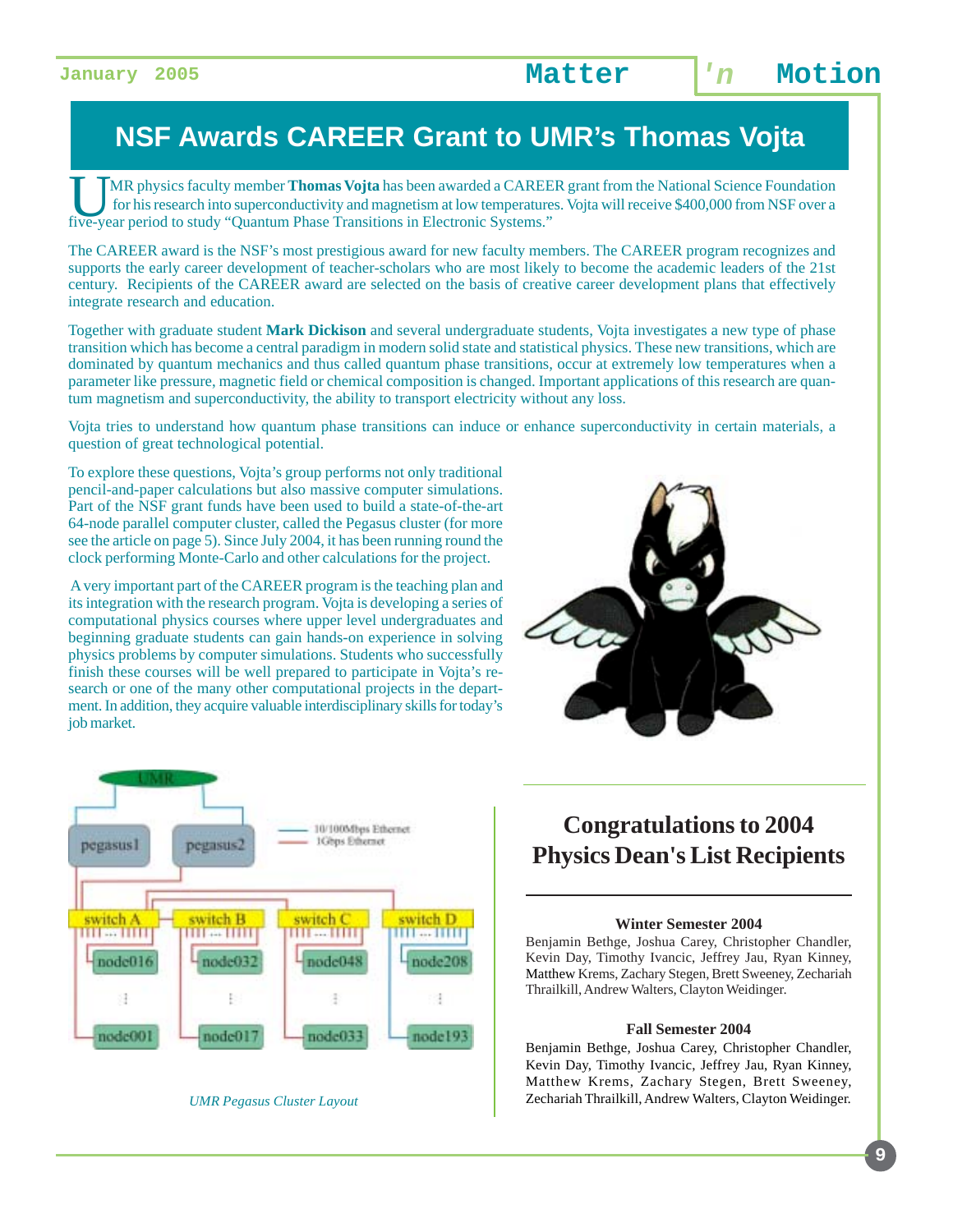The Physics Department gratefully acknowledges the support of the following alumni and friends.

#### **Donations over \$100:**

Ackermann, Harro Alt, Leroy H Anderson, Richard A Anson, Bryce Lyle Arbini, Daniel J Baganoff, Fred Keith Barnhart, Mark Jeffery Blankenship, Dean M Breazeale, Mack A Cappellari, Lewis K Carlson, James H Christiansen, Stephen D Davisson, David C De Silva, Handunnetti Vasa Epps, Ronald C Evans, Clayton E Fletcher, Robert A Frey, Steven R Garber, Stephen P Gaylord, Thomas K Goldammer, Steven R Hale, Barbara N Hale, Edward B Hannum, Richard W Hardebeck, Harry E Heatherly, Douglas A Holley, Thomas K James, Daniel Joseph Jursich, Mark Kiefer, Jerry Koontz, Rollin H Kovener, Gary S Madison, Don Magnus, Sandra H Mahn, William J Meyer, Donald I Millburn, Brian G Mochel, Michael J Morris, Mark W Munson, William F Myles, Charles W Olson, Ronald E Packwood, Donald L Palmerton, John B Park, John T Parris, Paul E Payton, Daniel N Perez, James Andrew Peterson, Jay A Pickett, Robert C Pimmel, Kathryn Masterman Priest, Donnie W Rauh, David E Reagan, Roger L

Reago, Donald A Reetz, Arthur J Schowengerdt, Franklin D Schroeder, Jeffrey Paul Schulz, Michael Sehlin, Scott Richard Shields, Richard H Shull, Dale R Sickafus, Edward N Sigler, Carl B Siriwardane, Haresh Gnaninda Soellner, Arthur M Sommerer, Timothy J Sonnad, Kiran Girish Sparlin, Don M Spratt, Robert E Stein, Michael S Stephens, Edward Franklin Tai, Chiu-Ying Thompson, John L Thornton, Christopher Allen Underwood, Millard K Van Nostrand, Robert G Van Pelt, Lee Gordon Vojta, Agnes and Thomas Ward, Terrence R Waters, Jonathan Hale Webster, David W Wilemski, Gerald Yallaly, Stephen Paul Zahn, Choon Bee

#### **Donations up to \$100:**

Abayarathna, Dharmalatha Adams, Bert B Alexander, Ralph W Arnett, Kenneth E Bosnak, John S Bross, David K Caldwell, Robert E Canner, James P Carmichael, Dwight E Carstens, John C Church, Charles H Cole, Patrick L Coleman, Fred J Cordes, David J Darr, David S Davis, Ralph J Doelling, Richard A Elchinger, Gilbert M Feeler, Courtney Ryan Flick, Robert M Frederick, Dennis M Gettemeyer, Glen R Glascock, Michael D Goroch, Andreas K Guinn, Harvey C Harrison, Terrance Rich Hatfield, Daryl C

Holland, Wayne E Hughes, William M Hukku, Suman K Johnson, Jerry G Jones, John Daniel Kisvarsanyi, Erika Gabriella Knopp, John V Kone, Franklin W Kuhn, Carol E Lawler, James E Limbaugh, Charles C Lindgren, William A Link, Bennett Karl Loepp, Arthur R Luetjen, Hulen H Mattlage, Raymond F May, Roger E McClure, Donald A McDaniels, John L McGuire, John W McMahon, Thomas J Meier, David L Meyer, William Vernon Moore, David Patrick Mulanax, Rebecca Erin Myers, Charles A Nance, Jon R Neumann, Charles J Newquist, Lawrence A Nichols, Charles S Nickless, Arthur L Nothdurft, Robert R Okonek, Terry Allen Oppliger, Larry D Paul, Raymond E Peery, Larry J Rages, Kathy A Rambow, Frederick H K Randoll, Rodney O Ranek, Nancy L Rathbun, Donald G Redd, Emmett R Reiter, John R Rusche, Edmund W Salter, Frank E Sammelmann, Gary S Schricker, Don Schultz, David Robert Schwentker, Richard S Shiells, James Slusher, Morgan P Smith, Robert T Strebler, Michael X Stringfellow, Blair C Strohmeyer, James J Tappmeyer, John Lester Thom, Richard D Thurman, Robert E Ullrich, Carsten



### **Phonathon 2005**

More than 180 alumni gave<br>
\$15,075 in donations to the<br>
MSM-UMR Physics De-<br>
partment during last year's Eund-rais-\$15,075 in donations to the partment during last year's Fund-raising Phonathon with an average gift of \$82. The department greatly appreciates your generosity, which helps to support scholarships and student activities like the Society of Physics Students. "Your support makes such a difference to our department," says **Dr. Paul Parris**, Chair of Physics, "especially in times of reduced budgets. Scholarships are extremely important, and so are the student activities that your gifts support." Your support this year will be more important than ever in helping us attract great students to our department. This year, we will be calling our alumni **February 27-March 3**. When the phone rings, please take a moment to share some of your Rolla experiences with a current UMR student, and say, "Yes," when asked for a pledge. Taxpayer support accounts for only one-third of the university's revenue, so your contribution makes up an important part of the department's total income. Private funding also helps distinguish UMR from other universities, increasing the value of your education. Any amount you give will be appreciated. It will help make UMR a leader in alumni giving among public universities, and will help the Physics department fulfill its educational mission.

Vietti, Michael A Waddill, George D West, Jerry Doug Willcutt, James T Wilmont, David A Wolters, David J Woodward, F Matthew Woodward, Gary K

**10**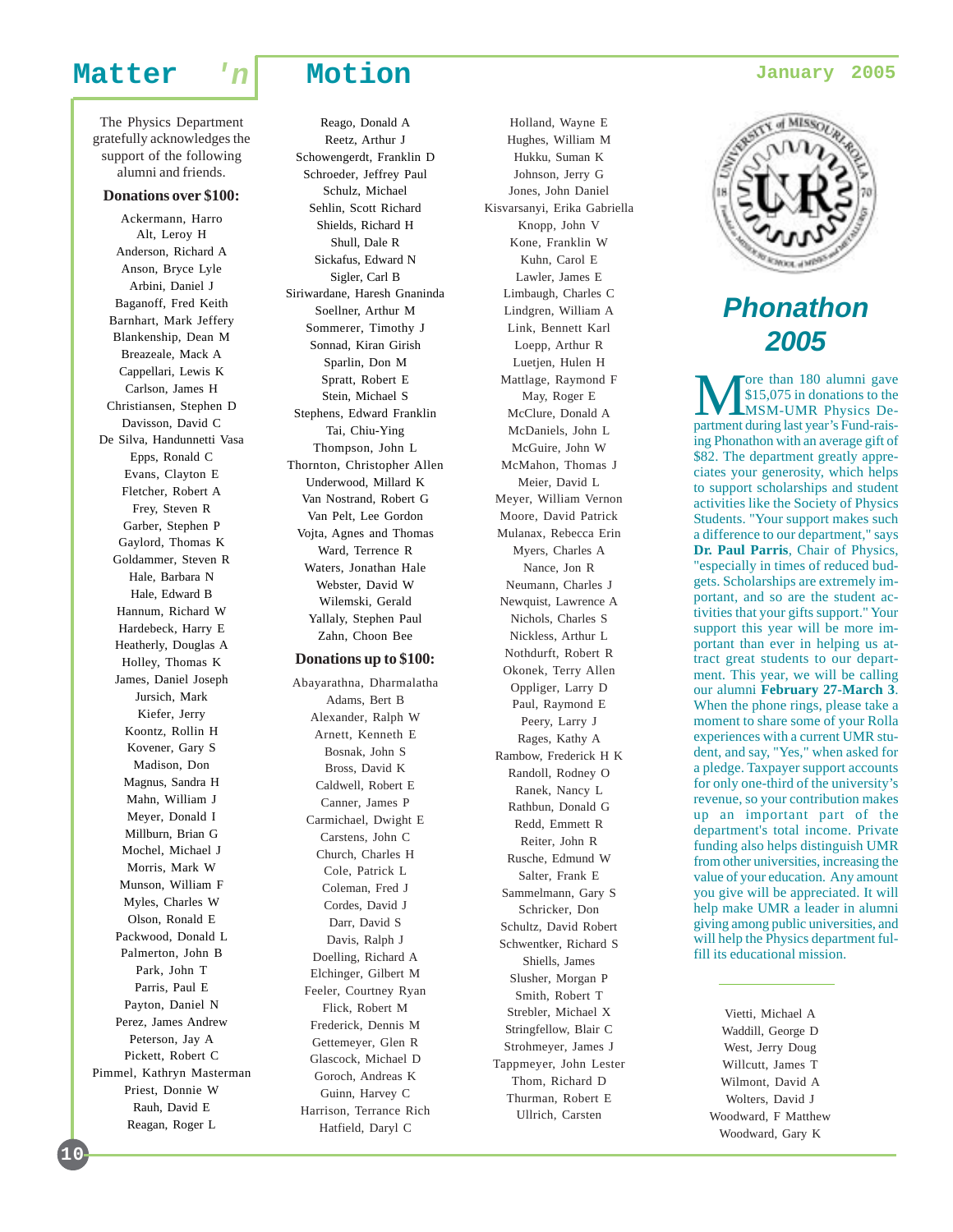# **Upchurch Appointed to CBHE**

The Physics Department is<br>delighted to learn that UMR<br>Physics Alum Gregory delighted to learn that UMR Physics Alum **Gregory Upchurch** (BS '72) is the newest member appointed to the Coordinating Board for Higher Education. "We are very excited to have Gregory join the Coordinating Board for Higher Education," said **Lowell C. Kruse**, CBHE chair. "We



have some very important issues to address in the coming months, such as affordability of higher education for Missouri's citizens, and we welcome his insight and leadership."

Upchurch practices in the General Business Litigation and

#### **UMR Students & Alumni: In Press**

The following journal articles which appeared over the last year feature work by UMR undergraduate students,<sup>1</sup>  $\blacktriangle$  graduate students,<sup>2</sup> or UMR alumni<sup>3</sup> under the supervision of UMR faculty.

*"Fully Differential Cross Sections for C6+ Single Ionization of Helium,"* M. Foster,2,3 D.H. Madison, J.L. Peacher, M. Schulz, S. Jones,3 D. Fischer, R. Moshammer, and J Ullrich, J. Phys. B 37, 1-16 (2004).

"Second Order Distorted Wave Calculation for Electron Impact Ionization of Hydrogen," Z. Chen,<sup>2</sup> D.H. Madison, C.T. Whelan and H.R.J. Walters, J. Phys. B 37, 981-95 (2004).

*"Integral Cross Section for Electron Impact Excitation of the 3p53d States of Argon,"* D.H. Madison, A. DasGupta, K. Bartschat, and D. Vaid,<sup>3</sup> J. Phys. B 37, 1073-82 (2004).

*"Highly Charged Particle Impact Ionization of Helium,"* M. Foster,2,3 D.H. Madison, J.L. Peacher and J. Ullrich, J. Phys. B 37, 3797-807 (2004).

"Doubly Differential Cross Sections for Ionization of Xenon by Spin Polarized Electrons," A. Prideaux<sup>2</sup> and D.H. Madison, J. Phys. B 37, 4423-33 (2004)

*"Synthesis of homogeneous alloy metal clusters in silica aerogels,"*J. F. Hund,3 M. F. Bertino, G. Zhang, C. Sotiriou-Leventis, N. Leventis, Jou. of Non-Cryst. Solids 350, 9 (2004).

"Laser Writing of Semiconductor Nanoparticles and Quantum Dots," M. F. Bertino, R. R. Gadipalli,<sup>2</sup> J. G. Story, C. G. Williams,<sup>1</sup> G. Zhang, C. Sotiriou-Leventis, A. T. Tokuhiro, S. Guha, and N. Leventis, Appl. Phys. Lett. 85, 6007 (2004). The article was also published in "Virtual Journal of Nanoscale Science & Technology" (Dec. 20, 2004 issue), and was reviewed by "Micro/Nano Newsletter" (January 2005 issue), by "MRS Bulletin" (Feb. 2005 issue), and by "Nanotechwire.com" (http://nanotechwire.com/news.asp?nid=1385).

"Three-Dimensional Imaging of Atomic Break-Up Processes," M. Schulz, R. Moshammer, D. Fischer, A. Hasan, N.V. Maydanyuk,<sup>2</sup> H. Kollmus, D.H. Madison, M. Foster,<sup>2,3</sup> S. Jones<sup>3</sup> and J. Ullrich (INVITED), Physics of Electronic and Atomic Collision, Book of invited papers, Physica Scripta T110, 149 (2004).

"Three-Dimensional Fully Differential Single Ionization Cross Sections for 75 keV p + He collisions," A. Hasan, N.V. Maydanyuk,<sup>2</sup> B.J. Fendler,<sup>1,3</sup> A. Voitkiv, and M. Schulz, J. Phys. B37, 1923 (2004)

"Nucleation rates of water and heavy water using equations of state," A. Obeidat,<sup>3</sup> J.-S. Li, and G. Wilemski, J. Chem. Phys., 121, 9510 (2004).

"Binary Nucleation of a Nonideal System from Classical and Density Functional Theories," A. Obeidat,<sup>3</sup> J.-S. Li, and G. Wilemski, Nucleation and Atmospheric Aerosols, 2004, edited by M. Kasahara and M. Kulmala (Kyoto University Press, Kyoto, 2004) p. 81.

"Nucleation of Polar Fluids from Gradient Theory," A. Obeidat,<sup>3</sup> and G. Wilemski, in Nucleation and Atmospheric Aerosols, 2004, edited by M. Kasahara and M. Kulmala (Kyoto University Press, Kyoto, 2004) p. 186.

"Critical Points and Quenched Disorder: From Harris Criterion to Rare Regions and Smearing," T. Vojta and R. Sknepnek,<sup>3</sup> Phys. Stat. Sol. (b) 241, 2118 (2004).

"Exotic vs. Conventional Scaling and Universality in a Disordered Bilayer Quantum Heisenberg Antiferromagnet," R. Sknepnek,<sup>3</sup> T. Vojta and M. Vojta, Phys. Rev. Lett. 93, 097201 (2004).

"Smeared Phase Transition in a Three-Dimensional Ising Model With Planar Defects: Monte-Carlo Simulations," R. Sknepnek<sup>3</sup> and T. Vojta, Phys. Rev. B 69, 174410 (2004).

"Order Parameter Symmetry and Mode Coupling Effects at Dirty Superconducting Quantum Phase Transitions," R. Sknepnek,<sup>3</sup> T. Vojta and R. Narayanan, Phys. Rev. B 70, 104514 (2004).

Intellectual Property & Technology Practice Groups in the St. Louis, Missouri, office of Husch & Eppenberger, LLC. He concentrates his practice in the areas of intellectual property litigation and licensing, as well as patent application involving the electrical, mechanical, biomedical, and software fields. He is an adjunct professor at Washington University School of Law, where he teaches intellectual property litigation and technology licensing.

 "Higher education is critical to the economic future of Missouri," said Upchurch. "Improving the quality and accessibility of our higher education programs will be my first priority."

 Upchurch is replacing Dudley Grove of St. Louis. His term will expire in June 2010. Upchurch is also a member of UMR's College of Arts and Sciences Dean's Advisory Council.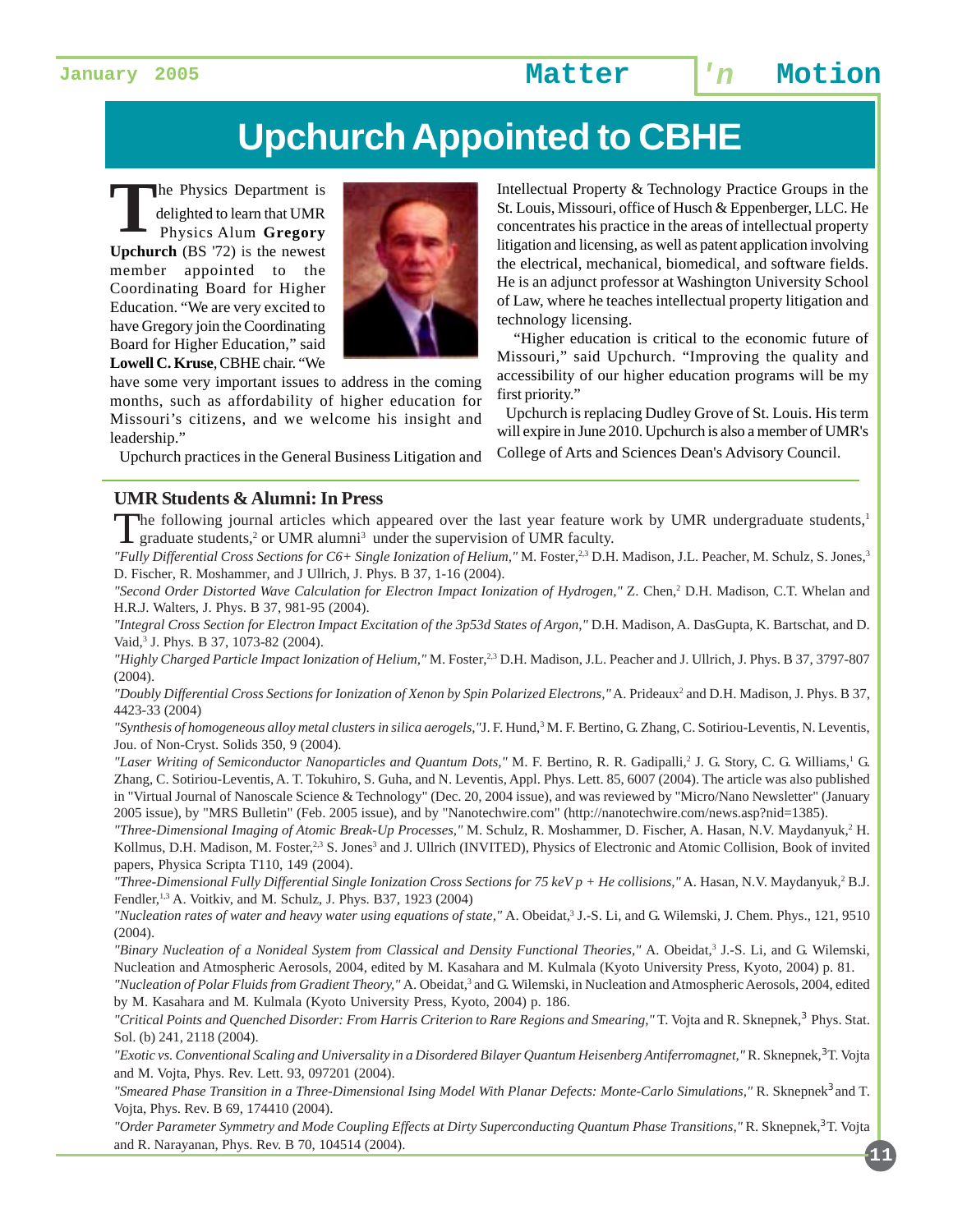# **Don Madison Honored for Service**

**Oo H. Madison**, Curators' Professor of Physics, was honored for his fund-raising efforts last year at the Russell House's tenth annual meeting celebration. Russell House is a domestic violence shelter in Rolla Missouri fund-raising efforts last year at the Russell House's tenth annual meeting celebration. Russell House is a domestic violence shelter in Rolla, Missouri.

The shelter houses battered women and their children, offers a 24-hour crisis line, counseling services, court advocacy, support groups, children's programs, and safety planning. Russell House helps abused women establish a life free of violence and assists them in finding community resources. All services provided to clients of Russell House are confidential and free.

Dr. Madison began serving on the Russell House Board of Directors in 2001. Based on a grant through the Missouri Department of Public Safety, Russell House donors receive a 50 percent tax credit on donations of \$100 or more. During his tenure on the board, Madison has ensured that the communities served by the Russell House are aware of the tax credit. He compiled a mailing list of potential donors to whom a letter is sent annually, informing them of the tax credit and the work of the Russell House. In response to his efforts over the past three years, Russell House has received over \$40,000 from individual donations.



*Curators' Professor of Physics Don Madison*

# **Alumni Notes**

**Chris Thornton** (BS '90) writes "**Pam** and I welcomed our daughter **Rowan Elizabeth** to the world June 26, 2003. Everyone is happy and healthy!"

**Andreas Goroch** (MS '69) tells us he is "still running--finished the Big Sur Marathon for the second year in a row."

**Mike Noble** (BS '91) has moved again! In last year's newsletter we reported his move from Albuquerque, New Mexico to Conyers, Georgia. Now he is in Hannibal, Missouri, working as an Assistant Plant Manager for General Mills. "It's great to be back in Missouri so I can finally get my UMR license plates," Mike tells us.

**Robert Caldwell** (MS '69) tells us "**Judy** and I are building our new home in Huntsville, Texas."

**John Bosnak** (BS '63) retired in April 2002 from Honeywell in Kansas City. He consulted with Honeywell until March 2003 and has been working with them part time since April 2003. His wife **Laura** is well and working at Bayer Research. John and Laura have three children and four grandchildren.

**Ed Sickafus** (BS '55, MS '56) received the UMR Alumni Achievement Award at the annual Alumni Association Meeting, at Homecoming, in October 2004.

**Shella Keilholz** (BS '97) reports "I got my PhD in Engineering Physics a couple of years ago at the University of Virginia. My new job in Atlanta is an assistant professorship in a biomedical engineering department shared between Emory

**12**

University and Georgia Tech, but my primary appointment will be at Emory. I'm really excited about it."

**Franklin Schowengerdt** (BS '66) retired in August 2003 from Colorado School of Mines and accepted a position at NASA Headquarters as Director of the Space Product Development Division within the Office of Biological and Physical Research.

**Daniel Arbini** (BS '94) says "Just got married. Never thought after being single for 41 years this would happen. I married **Kathi** and now have a 16 year old stepson, **Kevin**!"

**Kiran Sonnad** (MS '98) writes "I finished my PhD this year and since then have been a postdoc at the Stanford Linear Accelerator Center (SLAC). At my PhD I worked on problems varying from plasma physics to nonlinear dynamics, all of them concerning the study of charged particle motion in accelerators. I have been in touch with Dr. **Carstens**, who, you may recall was my masters thesis advisor at Rolla. I get to know about what's going on at UMR through the Alumni newsletter but I wanted to keep you updated on my whereabouts and what I am up to."

If you wish to get in touch with any of these alumni, or any others, please contact the Physics department at (573) 341- 4781 or at physics@umr.edu. We can generally give you current phone numbers, along with postal and e-mail addresses. We would be grateful if you would take the time to fill out and return the alumni information on both sides of the last page of this newsletter.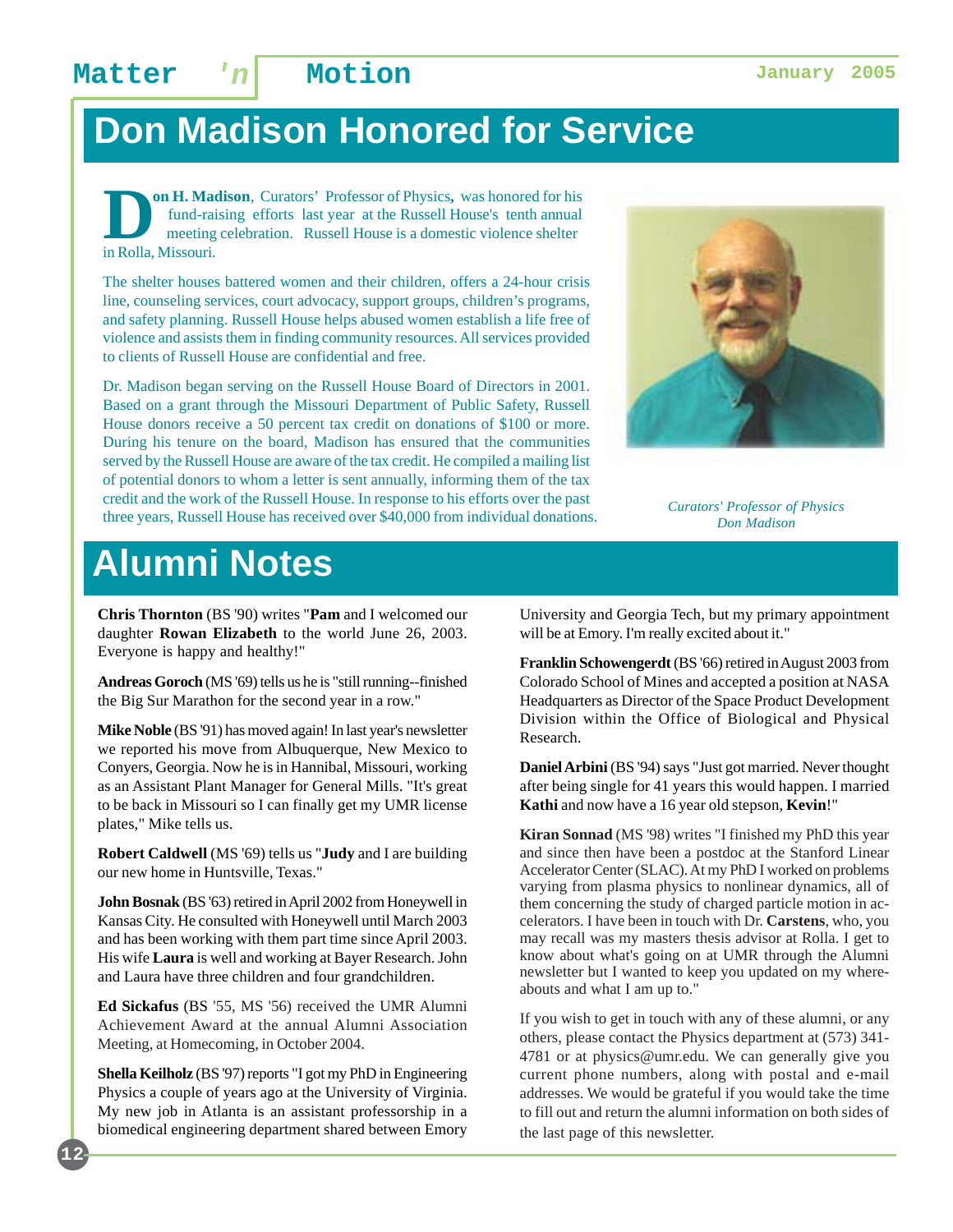# **Frontiers in Physics Colloquium Series**

The 2004 *Frontiers in Physics Colloquium Series* included a variety of interesting talks from scientists from around the country and abroad. The year began with a visit of Prof. **Uwe Tauber** from Virginia Tech who talked about "*Scale Invariance and Phase Transitions in Diffusion-Limited Reactions."* Later in the semester, two talks addressed the fascinating phenomenon of superconductivity: APS Fellow Prof. **Andrey Chubukov** from the University of Wisconsin asked *"Can superconductivity emerge out of a non-Fermi liquid?"* and Prof. **Joerg Schmalian** from Iowa State University discussed "*Pairing and magnetic frustration in quasi two-dimensional organic superconductors."*



*Doerte Blume*

Further talks on condensed matter physics were given by Prof. **Erik J. Sanchez** (Portland State University), Prof. **Klaus Capelle** (Universidade de Sao Paulo, Brazil), Dr. **Claude Henry** (CNRS Marseille, France), and Prof. **Doerte Blume** (Washington State University). Dr. **Tom Rescigno** from the Lawrence Berkeley National Laboratory talked about *"Electron-driven chemistry: how resonances drive electron-molecule collisions."* In her talk *"All optical quantum computation by engineering semiconductor macrostructures,"* Dr. **Irene D'Amico** from Institute of Scientific Interchange, Torino, Italy addressed the intriguing topic of quantum computing. The spring series closed with a talk on *"Acoustic parametric resonance"* by Prof. **Mack Breazeale** from the University of Mississippi.

Prof. **Renee Diehl** from Penn State University led off the fall semester colloquia, with a talk on *"Quasicrystals: patterns and beauty in new materials."* Later in September, faculty member **Thomas Vojta** gave an overview over *"Cluster computing in physics research."* This talk was part of the official opening of the Pegasus Computer cluster operated by the department's quantum many-particle group.

One of the highlights of the fall series was the talk by UMR alum **Jeff Schroeder** (BS 95) who was this year's Homecoming speaker. In his talk, *"There and back again: a physicist's journey,"* Jeff gave an entertaining account of the turns and twists of his career as well as the influence his time at UMR had on his development.

Prof. **Eric Mazur** from Harvard University talked about *"Wrapping light around a hair,"* the light propagation in silica nanowires with applications for optical processing and environmental sensing. In November, Prof. **John Toner** from the University of Oregon used methods of statistical mechanics to explain how large flocks of birds, schools of fish, and millions of wildebeest can move collectively. Further talks were given by Dr. **Roberto D'Agosta** (University of Missouri-Columbia) and Prof. **Christopher Berven** (University of Idaho). The series closed with Prof. **Isamu Kusaka** (Chem. Engn. Dept., Ohio State University) who talked about *"Statistical mechanics of nucleation: from simulation to phenomenology."*



*John Toner*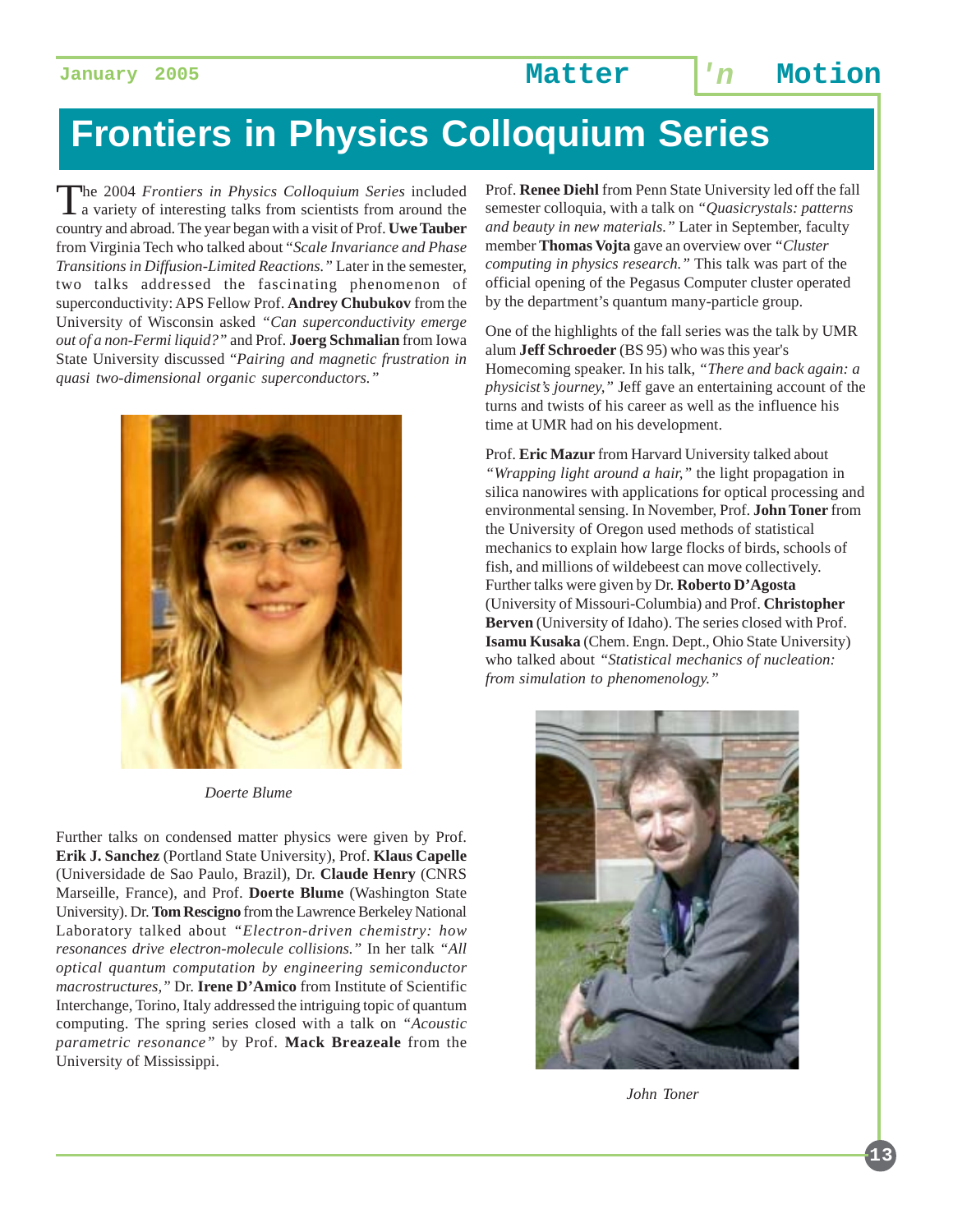# **Eleventh Annual Schearer Prize Competition**

The Eleventh Annual *Laird D. Schearer Competition for Graduate Research*, established by the family of Dr. **Laird D. Schearer** to recognize research performed by a graduate student, was held on December 4. Professors **John Schmitt**, **Allan Pringle**, and **Bob DuBois** judged the competition with Dr. DuBois chairing the Committee. Seven students submitted applications consisting of a short description of their research, copies and lists of any publications and presentations they have made, plus a résumé. These were used to select three finalists who gave oral presentations of their work during one of the departmental colloquia. The finalists were **Harshani Wijewardane** who is advised by **Carsten Ullrich**, **Raghuveer Gadipalli**, advised by **Max Bertino**, and **Junfang Gao**, who is advised by **Don Madison** and **Jerry Peacher**. Titles of their talks were "*Memory-dependent Plasmon Damping in Quantum Wells*" (Wijewardane), "*Laser Writing of Semiconductor Nanoparticles and Quantum Dots*" (Gadipalli), and "*3DW and DWIA Calculation for Electron-Impact Ionization of Molecules*" (Gao). All three students gave excellent talks and impressed the Committee with the quality of their research. After deliberation, the Committee awarded first prize to Miss Wijewardane, second prize to Mr. Gao, and third prize to Mr. Gadipalli.

*Because of the generous donations of the Schearer family, cash prizes were awarded to the finalists. Following the presentations, the finalists and numerous faculty members had a relaxing dinner at a local restaurant.*



*Harshani Wijewardane*

**14**

### **From Schearer Prize Winner Harshani Wijewardane**

It is a great honor to be the winner of the Eleventh Annual<br>Laird D. Schearer Competition for Graduate Research. *Laird D. Schearer Competition for Graduate Research.* I'd like to offer special thanks to my supervisor Dr. **Carsten Ullrich** for encouraging me to participate in the competition and for his patience and guidance on this project. I would like to thank the prize committee and the department of physics for giving me the opportunity to participate. And I also wish to thank my family and my friends for their love and support.

 I came to UMR in the fall of 2001 to study for my Ph.D., after finishing my bachelor's degree in Sri Lanka, a beautiful island which at this moment suffers from the devastation caused by the tsunami. In the beginning I felt I had come to the middle of nowhere, and then I quickly found it to be a nice place to live, with many friendly people and a really competitive and rich scientific life. Especially my Sri Lankan friends helped me to adjust my life in Rolla, far away from home.

 The talk I gave in the Schearer competition was based on my Ph.D. thesis research in theoretical condensed-matter physics. The intersubband (ISB) dynamics of conduction electrons in semiconductor quantum wells exhibits a variety of interesting and potentially useful phenomena. Studying ISB dynamics is currently of great experimental and theoretical interest, since electronic ISB transitions are the basis of a variety of new devices, such as detectors, modulators, or quantum cascade lasers, operating in the Terahertz frequency regime.

 We have developed a computational approach based on time-dependent density functional theory (TDDFT) to describe nonlinear ISB conduction electron dynamics in the time domain. However, almost all present applications of TDDFT employ the adiabatic approximation for the exchangecorrelation (xc) potential, ignoring all functional dependence on past densities at previous times.

 In this talk I presented the viscosity based TDDFT formalism in the time domain for charge-density oscillations in quantum wells. The memory and velocity dependence of the viscosity based xc potential introduces retardation, which in turn leads to decoherence and energy relaxation. Applying this formalism, we were able to clarify the dissipation mechanism, extract relaxation rates and observe plasmon sidebands for strong excitations. I enjoyed working on this project, and it is very challenging and exciting to study ISB dynamics in quantum wells.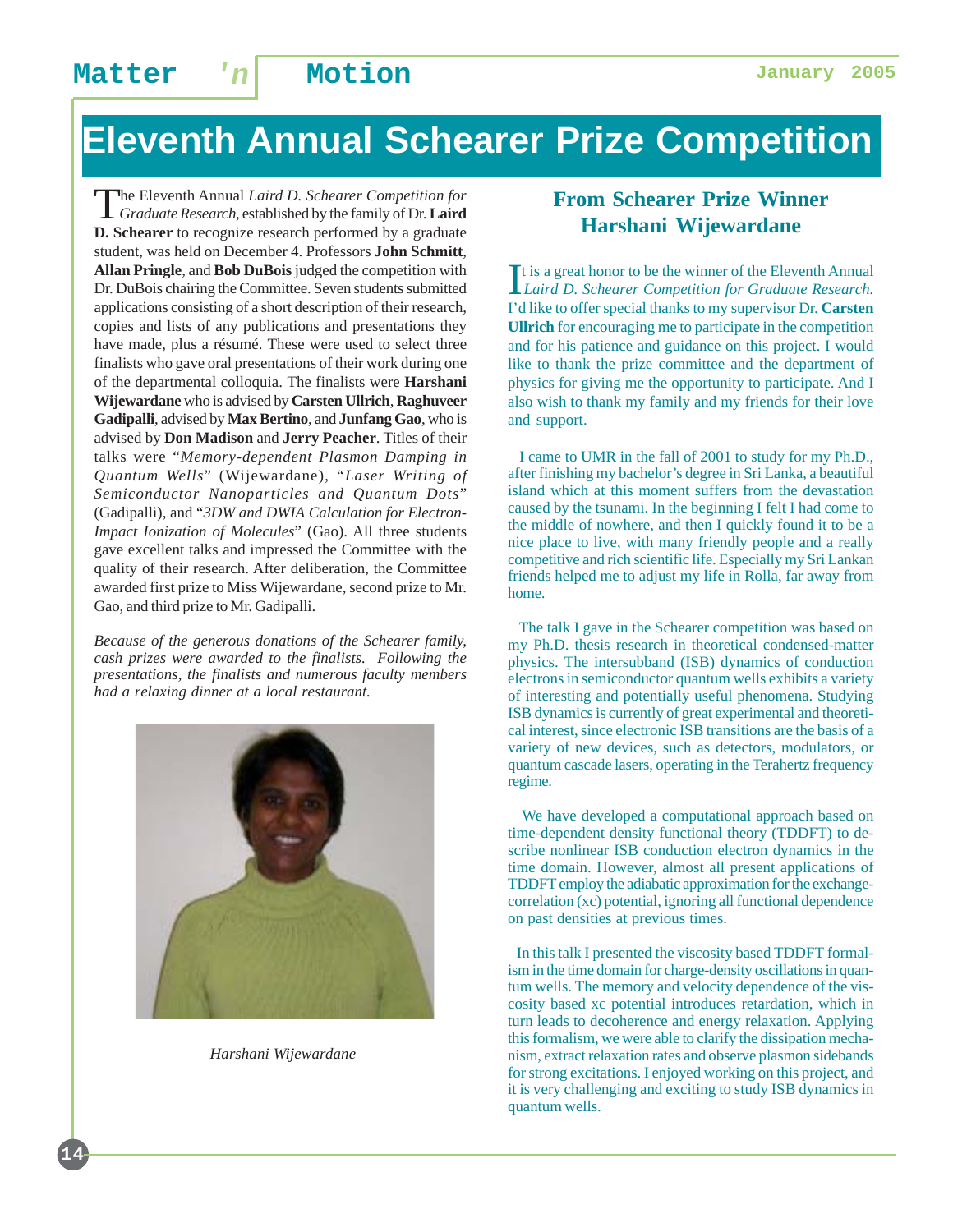# **Student Notes**

**Nataliya Maydanyuk** won first place and **Weerasinghe Priyantha** won third place in the UMR-UMSL Physics Departments graduate student poster contest.

**Rastko Sknepnek**, who graduated from the UMR Physics Department with a Ph.D. in May 2004 is now a postdoc at McMaster University in Hamilton, Canada, working with **Catherine Kallin** and **John Berlinsky**.

**Nataliya Maydanyuk** presented an invited talk "*Full kinematics of simple and complex collisions*" at the 8th Workshop on Fast Ion-Atom Collisions, Debrecen, Hungary.

**Abdalla Obeidat** received his Ph.D. degree in May 2004 and is currently an Assistant Professor at the Jordan University of Science and Technology (JUST) in Irbid, Jordan where he teaches physics. He began teaching in January 2004, and he was married in June 2004. A busy first year for Abdalla!



*Nataliya Maydanyuk*

### **To Contact UMR Physics**

If you would like to contact us for any reason, you can reach us by phone at **(573) 341-4781** and by e-mail at **physics@umr.edu**. You might also be interested in checking out our web page, *http://www.umr.edu/~physics*.

# **Faculty Notes**

**Dan Waddill** was elected Chair of the Magnetic Interfaces and Nanostructures Division of the American Vacuum Society for 2005.

**Thomas Vojta** is spending January and February of 2005 on a research visit to the University of California, Santa Barbara. He is participating in the "Quantum Phase Transition" program at the Kavli Institute for Theoretical Physics which brings together the leading researchers in this field from all over the world.

The Gaseous Electronics Conference changed its bylaws so that **Don Madison** can serve 2 terms as treasurer. The bylaws previously restricted the treasurer to one 2 year term.

**Barbara Hale** and **Gerry Wilemski** visited Beijing, China last August following the 16th International Conference on Nucleation and Atmospheric Aerosols in Kyoto, Japan. While they were in Beijing they each gave an invited talk at the Theoretical and Computational Chemistry Summer School held at Peking University each summer.

**Gerry Wilemski** coauthored a paper last year that was published as a "Feature Article" in the Journal of Physical Chemistry. The paper was "*Isothermal nucleation rates in supersonic nozzles and the properties of small water clusters*," Y. J. Kim, B. E. Wyslouzil,G. Wilemski, J. Wölk, and R. J. Strey,J. Phys. Chem. A, 108, 4365 (2004).

**Michael Schulz** and **Max Bertino** received 2004 UMR Faculty Excellence Awards.

### **Come Back for Homecoming**

The UMR Physics Department warmly invites you to return to Rolla for **UMR Homecoming 2005** on **September 30- October 1, 2005**. On Friday afternoon, September 30, the department will hold an open house and special programs for its alumni and friends. Tours of laboratories and educational facilities will be offered and there will be opportunities for interaction with current UMR physics students. Come see what we have done since you received your degree.

 In keeping with a long-standing tradition, a UMR alum will deliver the Homecoming 2005 Physics Colloquium at 4 PM. on Friday, September 30. Later that evening, professors **Ed** and **Barbara Hale** will host a homecoming reception in their lovely home. Contact us at **physics@umr.edu** for specific information about physics department activities, or **alumni@umr.edu** for general homecoming information. Come home to your college roots, and help us celebrate UMR's past, even as we work to shape its future!